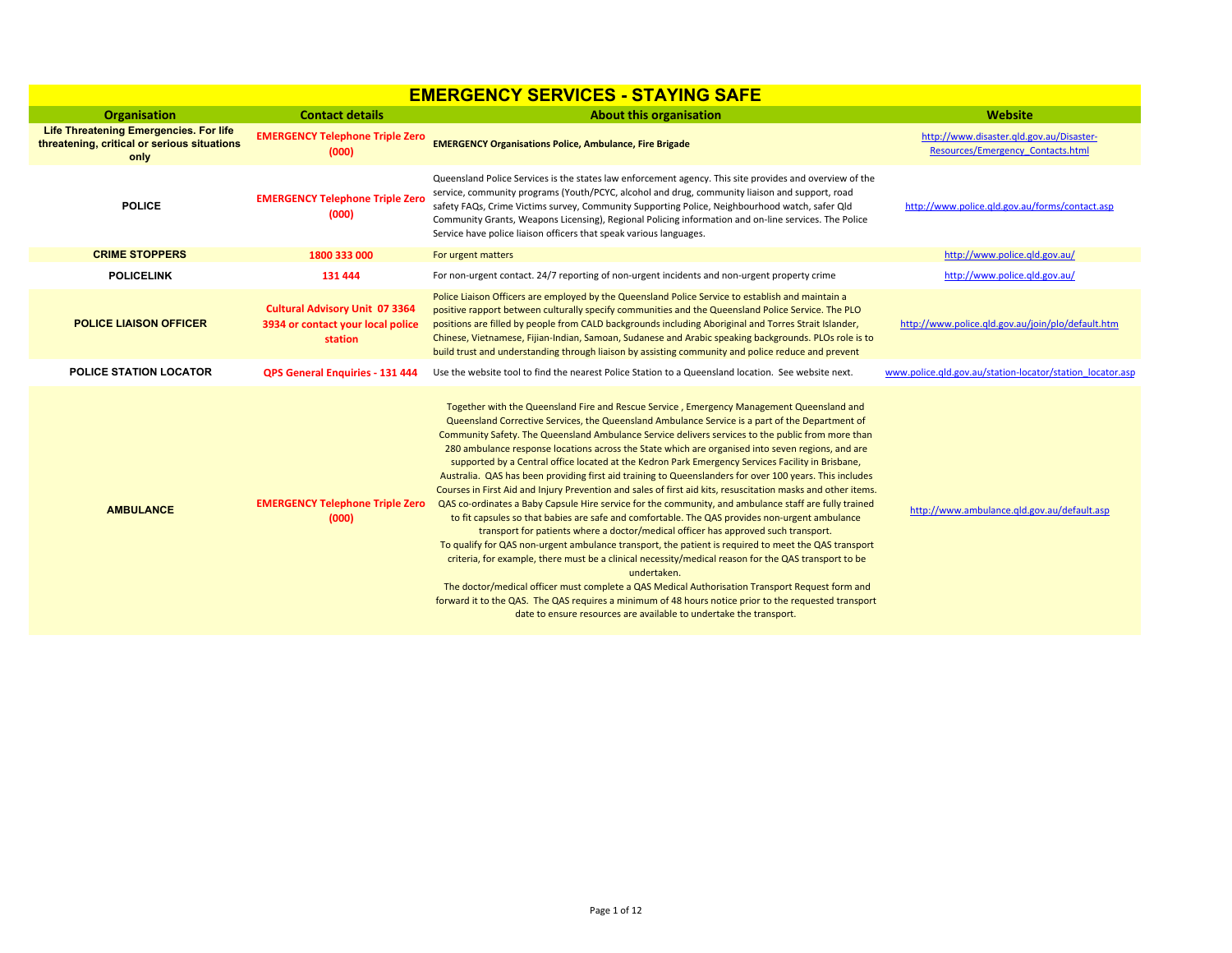|                     |                                       | The Queensland Fire and Rescue Service is a division of the Queensland Government Department of<br>Community Safety and the primary provider of fire and rescue services throughout Queensland.                                                                                                                                                                                                                                                                                                                                                                                                                                                                                                                                                             |                              |
|---------------------|---------------------------------------|-------------------------------------------------------------------------------------------------------------------------------------------------------------------------------------------------------------------------------------------------------------------------------------------------------------------------------------------------------------------------------------------------------------------------------------------------------------------------------------------------------------------------------------------------------------------------------------------------------------------------------------------------------------------------------------------------------------------------------------------------------------|------------------------------|
| <b>FIRE BRIGADE</b> | <b>EMERGENCY Telephone Triple 000</b> | While fires are best known for turning out to fires in homes, buildings or in the bush, the QFRS provides<br>a vast range of other fire and rescue services including:<br>. Rescue - road accident and other types of rescue<br>•Chemical and hazardous material management<br>• Community awareness and education on fire and road safety issues Building fire safety inspection,<br>investigation and prosecution<br>• Administering legislation relating to fire and safety, hazardous materials facilities and hazard mitigation<br>. Rural land management advice regarding the role and use of fire<br>• Fire scene investigation<br>•Alarm monitoring and response<br>• Commercial training in fire fighting, fire safety and evacuation procedures. | https://www.fire.gld.gov.au/ |
|                     |                                       |                                                                                                                                                                                                                                                                                                                                                                                                                                                                                                                                                                                                                                                                                                                                                             |                              |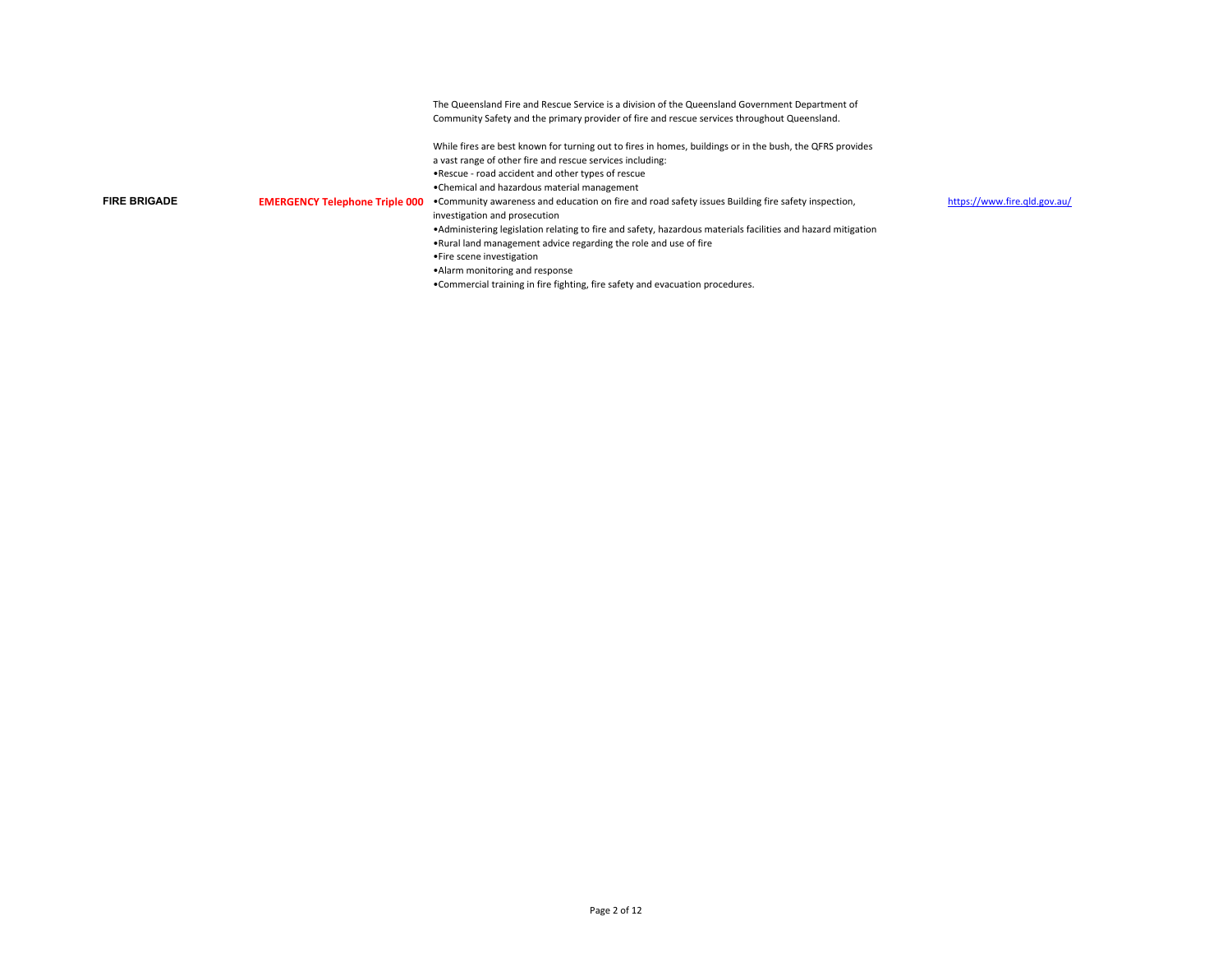| <b>STATE EMERGENCY SERVICE (SES)</b>  | 132 500                                                                                                                            | The State Emergency Service (SES) is a volunteer organisation made up of local people who have<br>volunteered to prepare themselves and their communities to minimise the effects of disasters. SES<br>volunteers do not receive any financial payment. The QLD SES responds at the local and national levels<br>to many different types of activations including disasters and emergencies including: cyclones, storms,<br>floods, crime scenes and forensic searches, public events, body recovery, earthquakes, cliff rescues,<br>transportation incidents (road./air/sea), landslides, searches for missing persons and animal disease<br>outbreaks.                                                                                                                             | http://www.emergency.gld.gov.au/ses/                                  |
|---------------------------------------|------------------------------------------------------------------------------------------------------------------------------------|--------------------------------------------------------------------------------------------------------------------------------------------------------------------------------------------------------------------------------------------------------------------------------------------------------------------------------------------------------------------------------------------------------------------------------------------------------------------------------------------------------------------------------------------------------------------------------------------------------------------------------------------------------------------------------------------------------------------------------------------------------------------------------------|-----------------------------------------------------------------------|
| <b>POISONS INFORMATION SERVICE</b>    | 13 11 26                                                                                                                           | The Queensland Poisons Information Centre is located in the Pharmacy Department in the Royal<br>Children's Hospital, Brisbane. The role of the Centre is to provide the public and health professionals of<br>Queensland with prompt, up-to-date and appropriate information, and advice to assist in the<br>management of poisonings and suspected poisonings. All calls are answered by pharmacists who have<br>specific additional training in toxicology and the provision of poisons information. The website has<br>information about poisoning, stings and bites, snake<br>The Centre also has access to a range of consultants who can provide expert advice about bites and<br>stings, mushrooms, plants, spiders, snakes, insects and the management of poisoned patients. | http://www.health.gld.gov.au/PoisonsInformationCentre/d<br>efault.asp |
| <b>POWER SUPPLY/OUTAGES</b>           | 13 62 62 Emergencies 13 19 62                                                                                                      | <b>ENERGEX</b> for South East Queensland residents. Loss of power and for dangerous situation or downed<br>power lines.                                                                                                                                                                                                                                                                                                                                                                                                                                                                                                                                                                                                                                                              | http://www.energex.com.au/                                            |
|                                       | 13 12 53                                                                                                                           | <b>ENERGEX</b> - General Enquiries                                                                                                                                                                                                                                                                                                                                                                                                                                                                                                                                                                                                                                                                                                                                                   | http://www.energex.com.au/                                            |
|                                       | 13 22 96                                                                                                                           | <b>ERGON ENERGY</b> for non SEQ residents. Faults                                                                                                                                                                                                                                                                                                                                                                                                                                                                                                                                                                                                                                                                                                                                    | http://www.ergon.com.au/                                              |
|                                       | Triple zero (000) or 13 16 70                                                                                                      | ERGON ENERGY for non SEQ residents. Life threatening emergencies only                                                                                                                                                                                                                                                                                                                                                                                                                                                                                                                                                                                                                                                                                                                | http://www.ergon.com.au/                                              |
|                                       | 13 10 46                                                                                                                           | <b>ERGON ENERGY.</b> General Enquiries                                                                                                                                                                                                                                                                                                                                                                                                                                                                                                                                                                                                                                                                                                                                               | http://www.ergon.com.au/                                              |
|                                       | 13 22 96 (24/7)                                                                                                                    | <b>ERGON ENERGY.</b> Power outages                                                                                                                                                                                                                                                                                                                                                                                                                                                                                                                                                                                                                                                                                                                                                   | http://www.ergon.com.au/                                              |
|                                       | 13 24 63                                                                                                                           | <b>ORIGIN ENERGY</b> - for Energy Offers                                                                                                                                                                                                                                                                                                                                                                                                                                                                                                                                                                                                                                                                                                                                             | http://www.originenergy.com.au/                                       |
|                                       | 13 24 61                                                                                                                           | <b>ORIGIN ENERGY</b> - General queries, Account/billing.                                                                                                                                                                                                                                                                                                                                                                                                                                                                                                                                                                                                                                                                                                                             | http://www.originenergy.com.au/                                       |
|                                       |                                                                                                                                    |                                                                                                                                                                                                                                                                                                                                                                                                                                                                                                                                                                                                                                                                                                                                                                                      | http://www.business.gld.gov.au/industry/energy/gas/gas-               |
| <b>GAS</b>                            | 13 25 23                                                                                                                           | Queensland Government information site on energy sources and information                                                                                                                                                                                                                                                                                                                                                                                                                                                                                                                                                                                                                                                                                                             | queensland                                                            |
|                                       | 131 161                                                                                                                            | <b>ELGAS</b> - new Residential Customers                                                                                                                                                                                                                                                                                                                                                                                                                                                                                                                                                                                                                                                                                                                                             | http://www.elgas.com.au/                                              |
|                                       | 1300 362 389                                                                                                                       | <b>ELGAS - Business Customers</b>                                                                                                                                                                                                                                                                                                                                                                                                                                                                                                                                                                                                                                                                                                                                                    | http://www.elgas.com.au/                                              |
|                                       | 1800 819 783                                                                                                                       | <b>ELGAS Emergency 24/7</b>                                                                                                                                                                                                                                                                                                                                                                                                                                                                                                                                                                                                                                                                                                                                                          | http://www.elgas.com.au/                                              |
|                                       | 1800 065 258                                                                                                                       | <b>ELGAS</b> Technical maintenance                                                                                                                                                                                                                                                                                                                                                                                                                                                                                                                                                                                                                                                                                                                                                   | http://www.elgas.com.au/                                              |
| <b>LOCAL COUNCILS</b>                 |                                                                                                                                    |                                                                                                                                                                                                                                                                                                                                                                                                                                                                                                                                                                                                                                                                                                                                                                                      |                                                                       |
|                                       |                                                                                                                                    |                                                                                                                                                                                                                                                                                                                                                                                                                                                                                                                                                                                                                                                                                                                                                                                      |                                                                       |
| <b>BRISBANE CITY COUNCIL</b>          | 07 3403 8888 (24/7 call centre<br>number)                                                                                          | For contact with the Council visit the website at http://www.brisbane.qld.gov.au/about-<br>council/contact/index.htm                                                                                                                                                                                                                                                                                                                                                                                                                                                                                                                                                                                                                                                                 | http://www.brisbane.gld.gov.au/                                       |
| <b>LOGAN CITY COUNCIL</b>             | General Enquiries: 07 3412 3412<br>Only use this no. when contacting<br>Council from a mobile phone or<br>from outside Logan City. |                                                                                                                                                                                                                                                                                                                                                                                                                                                                                                                                                                                                                                                                                                                                                                                      | www.logan.qld.gov.au                                                  |
|                                       | 1300 1 LOGAN (1300 156 426) This<br>no. is only for use by customers<br>within Logan City from a landline                          |                                                                                                                                                                                                                                                                                                                                                                                                                                                                                                                                                                                                                                                                                                                                                                                      |                                                                       |
| Water leaks and After Hours Emergency | Water enquiries or to report a leak<br>or fault ph: 07 3412 5494<br>After hours emergency service pH:<br>07 3412 3412              |                                                                                                                                                                                                                                                                                                                                                                                                                                                                                                                                                                                                                                                                                                                                                                                      |                                                                       |
| <b>MORETON BAY REGIONAL COUNCIL</b>   | <b>General Enquiries: 07 3205 0555</b>                                                                                             |                                                                                                                                                                                                                                                                                                                                                                                                                                                                                                                                                                                                                                                                                                                                                                                      | http://www.moretonbay.gld.gov.au/                                     |
|                                       | <b>Emergency After Hours: 07 3205</b><br>0555                                                                                      |                                                                                                                                                                                                                                                                                                                                                                                                                                                                                                                                                                                                                                                                                                                                                                                      |                                                                       |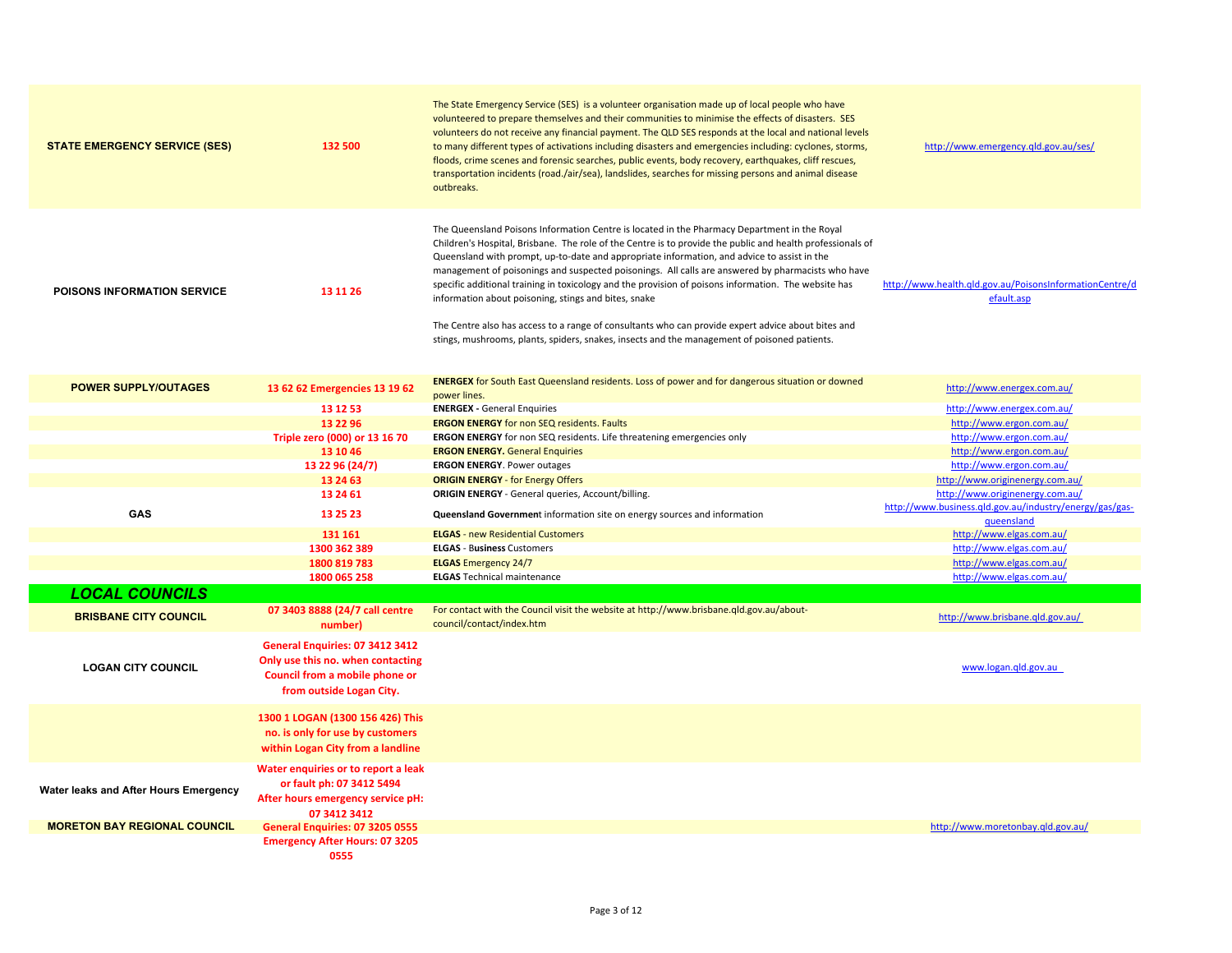| <b>REDLANDS CITY COUNCIL</b>              | General Enquiries: 07 3829 8999                                                                   |                                                                                            | http://www.redland.qld.gov.au/Pages/home.aspx                       |
|-------------------------------------------|---------------------------------------------------------------------------------------------------|--------------------------------------------------------------------------------------------|---------------------------------------------------------------------|
|                                           | <b>Emergency: 07 3829 8999</b>                                                                    |                                                                                            |                                                                     |
| <b>HEALTH &amp; HOSPITALS INFORMATION</b> |                                                                                                   |                                                                                            |                                                                     |
| <b>HEALTH &amp; HOSPITALS INFORMATION</b> | <b>MEDICAL EMERGENCY TELEPHONE</b><br>Triple Zero (000). Non-urgent<br>health advice: 13 43 25 84 |                                                                                            | http://www.myhospitals.gov.au/browse/gld/brisbane/nam<br>$e$ -asc/2 |
| <b>MULTICULTURAL HEALTH</b>               | 07 3328 9007                                                                                      | Queensland Health - www.health.qld.gov.au/multicultural<br>multicultural@health.gld.gov.au | http://www.health.qld.gov.au/multicultural/                         |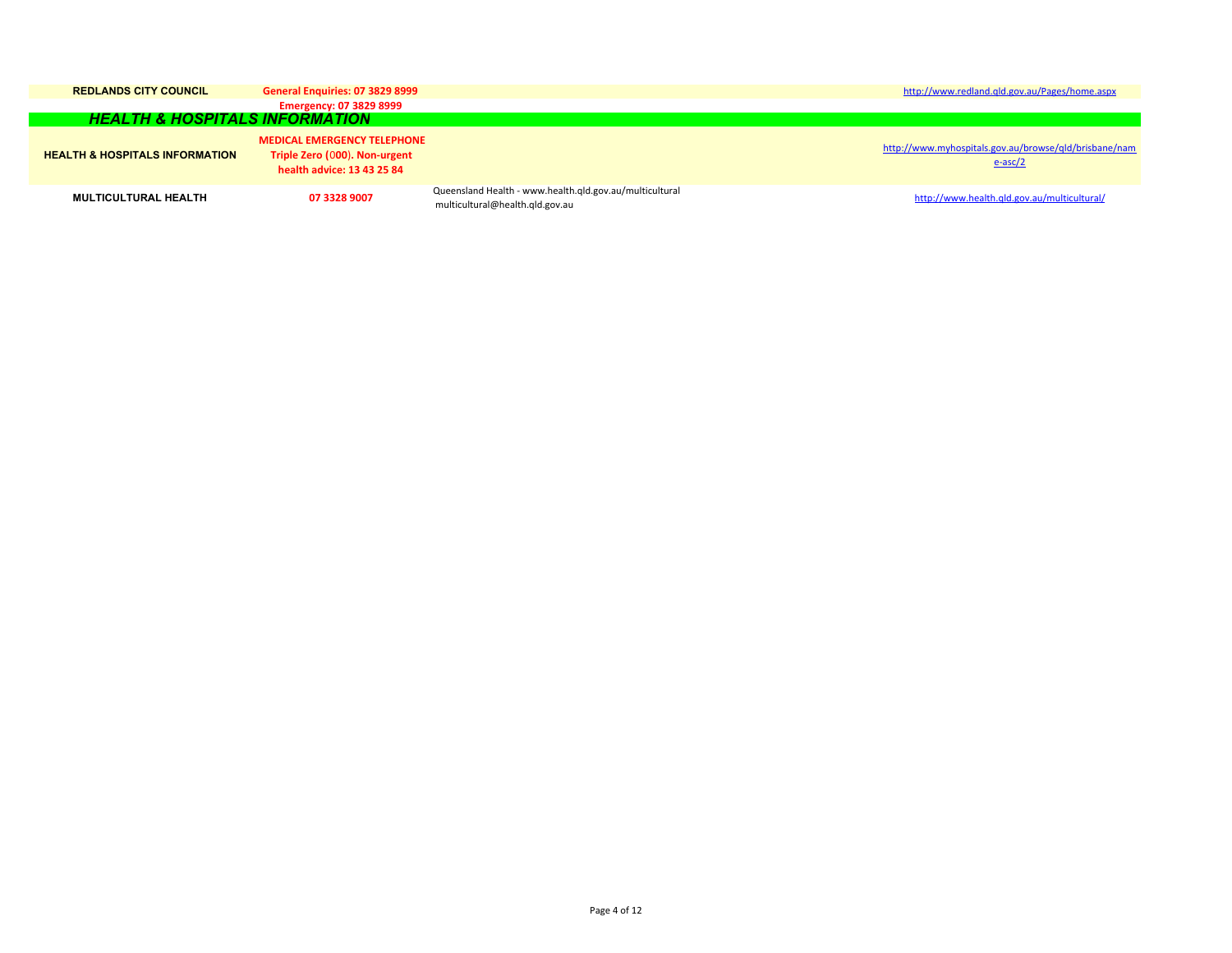| <b>PUBLIC HOSPITALS BRISBANE REGION</b>  | 07 5433 8888                                         | Caboolture Hospital - Address: McKean Street, Caboolture.                                                                                                                                                                                                                                                                                                 | http://www.health.qld.gov.au/services/metronorth/metron<br>orth cabool hosp.asp |
|------------------------------------------|------------------------------------------------------|-----------------------------------------------------------------------------------------------------------------------------------------------------------------------------------------------------------------------------------------------------------------------------------------------------------------------------------------------------------|---------------------------------------------------------------------------------|
| PUBLIC HOSPITALS BRISBANE REGION         | 07 3139 6500                                         | Ellen Barron Family Centre - Address: Hamilton Road, Chermside.                                                                                                                                                                                                                                                                                           | http://www.myhospitals.gov.au/hospital/ellen-barron-<br>family-centre           |
| <b>PUBLIC HOSPITALS BRISBANE REGION</b>  | 07 3810 1111                                         | Ipswich Hospital - Address: Chelmsford Avenue, Ipswich.                                                                                                                                                                                                                                                                                                   | http://www.health.qld.gov.au/services/westmoreton/ipswi<br>ch-hosp.asp          |
| PUBLIC HOSPITALS BRISBANE REGION         | 07 3299 8899                                         | Logan Hospital - Address: Cnr Armstrong and Loganlea Roeds, Meadowbrook.                                                                                                                                                                                                                                                                                  | http://www.health.gld.gov.au/services/metrosouth/logan-<br>hosp.asp             |
| <b>PUBLIC HOSPITALS BRISBANE REGION</b>  | 07 3409 9059                                         | Marie Rose Centre - address: 36 Oxley Parade, Dunwich.                                                                                                                                                                                                                                                                                                    | http://www.health.gld.gov.au/services/metrosouth/dunwic<br>h.asp                |
| <b>PUBLIC HOSPITALS BRISBANE REGION</b>  | 07 3163 8111                                         | Mater Adult - Hospital - A private hospital that provides public services - Address: Raymond Terrace,<br>South Brisbane.                                                                                                                                                                                                                                  | http://www.mater.org.au/Home/Hospitals/Mater-Adult-<br><b>Hospital</b>          |
| <b>PUBLIC HOSPITALS BRISBANE REGION</b>  | 07 3163 8111                                         | Mater Children's Hospital - A private hospital that provides public services - Raymond Terrace, South<br>Brisbane.                                                                                                                                                                                                                                        | http://www.mater.org.au/Home/Hospitals/Mater-Children-<br>s-Hospital.aspx       |
| <b>PUBLIC HOSPITALS BRISBANE REGION</b>  | 07 3163 1918                                         | Mater Mothers' Hospital - A private hospital that provides public services - South Brisbane                                                                                                                                                                                                                                                               | http://www.mater.org.au/hospitals/mater-mothers-hospital                        |
| <b>PUBLIC HOSPITALS BRISBANE REGION</b>  | 07 3176 2111                                         | Princess Alexandra - 199 Ipswich Road, Wooloongabba.                                                                                                                                                                                                                                                                                                      | www.health.qld.gov.au/pahospital/                                               |
| PUBLIC HOSPITALS BRISBANE REGION         | 07 3182 6111                                         | Queen Elizabeth II Jubilee Hospital - Cnr Kessels and Troughton Roads, Coopers Plains.                                                                                                                                                                                                                                                                    | http://www.health.gld.gov.au/geii/default.asp                                   |
| <b>PUBLIC HOSPITALS BRISBANE REGION</b>  | 07 3883 7777                                         | Redcliffe Hospital - Anzac Avenue, Redcliffe.                                                                                                                                                                                                                                                                                                             | http://www.health.gld.gov.au/redcliffe/                                         |
| <b>PUBLIC HOSPITALS BRISBANE REGION</b>  | 07 3488 3111                                         | Redland Hospital - Weippin Street, Cleveland.                                                                                                                                                                                                                                                                                                             | http://www.health.qld.gov.au/redland-wynnum/default.asp                         |
| <b>PUBLIC HOSPITALS BRISBANE REGION</b>  | 07 3646 8111                                         | Royal Brisbane & Women's Hospital - Butterfield Street, Herston.                                                                                                                                                                                                                                                                                          | http://www.health.qld.gov.au/rbwh/                                              |
| <b>PUBLIC HOSPITALS BRISBANE REGION</b>  | 07 3636 8111                                         | Royal Children's Hospital - Cnr Bramston Terrace & Herston Road, Herston.                                                                                                                                                                                                                                                                                 | http://www.health.qld.gov.au/rch/                                               |
| <b>PUBLIC HOSPITALS BRISBANE REGION</b>  | 07 3271 8222                                         | The Park Centre for Mental Health - Cnr Ellerton Drive & Wolston Park Road, Wacol                                                                                                                                                                                                                                                                         | http://www.health.qld.gov.au/the_park/                                          |
| <b>PUBLIC HOSPITALS BRISBANE REGION</b>  | 07 3139 4000                                         | The Prince Charles Hospital - Rode Road, Chermside.                                                                                                                                                                                                                                                                                                       | http://www.health.gld.gov.au/tpch/                                              |
| <b>PUBLIC HOSPITALS BRISBANE REGION</b>  | 07 3893 8000                                         | Wynnum Health Service - 128 Whites Road, Lota.                                                                                                                                                                                                                                                                                                            | http://www.health.gld.gov.au/services/metrosouth/wynnu<br>m-hsc.asp             |
| <b>TELEPHONE HELPLINES</b>               |                                                      |                                                                                                                                                                                                                                                                                                                                                           |                                                                                 |
| <b>ON-CALL 24/7 REGISTERED NURSE</b>     | 13 HEALTH (13 43 25 84) Non-<br>urgent medical help. | Queensland Government 24 hours a day, 7 days a week telephone line providing contact with a<br>registered nurse to discuss a health matter                                                                                                                                                                                                                | http://www.gld.gov.au/health/                                                   |
| <b>LIFELINE</b>                          | 13 11 14                                             | Lifeline crisis support 24 hours a day, 365 days a year                                                                                                                                                                                                                                                                                                   | www.lifeline.org.au                                                             |
| <b>SUICIDE PREVENTION - SUICIDE LINE</b> | 1300 651 251                                         | Suicide Line is a free professional, anonymous support 24 hours a day, 7 days a week. The service<br>delivers targeted and professional support services to Australians at the cost of a local call. The service<br>works to support people at risk of suicide, their carers, those bereaved by suicide and professionals who<br>support suicidal clients |                                                                                 |
| KIDS HELP (TELEPHONE) LINE               | 1800 55 1800                                         | Kids Helpline is a free telephone counselling service for Australian children and young people aged<br>between 5 and 25 years.                                                                                                                                                                                                                            | http://www.kidshelp.com.au/                                                     |
| <b>MENSLINE</b>                          | 1300 78 99 78                                        | MensLine Australia is a professional telephone and online support, information and referral service,<br>helping men to deal with relationship problems in a practical and effective way.                                                                                                                                                                  | http://www.mensline.org.au/Home.html                                            |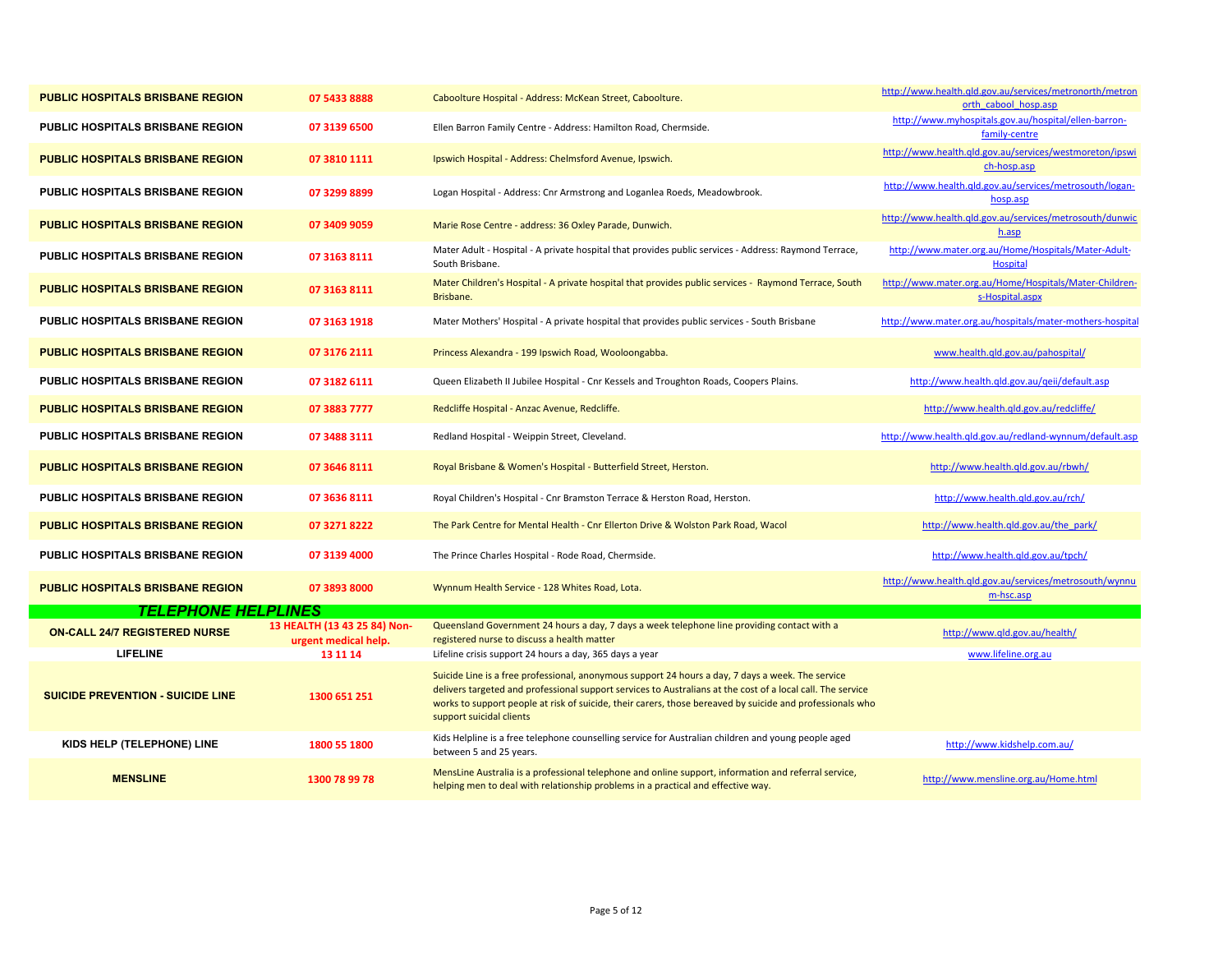**PARENTLINE**

**1300 30 1300**

Parentline supports and nurtures positive, caring relationships between parents, children, teenagers and the significant other people who are important to the well-being of families. Parentline's experienced and trained counsellors can help by: talking things over with the client; offering guidance; providing advice on ways to manage your children and yourself more effectively. The service is available between 8am and 10pm 7 days a week.

http://www.parentline.com.au/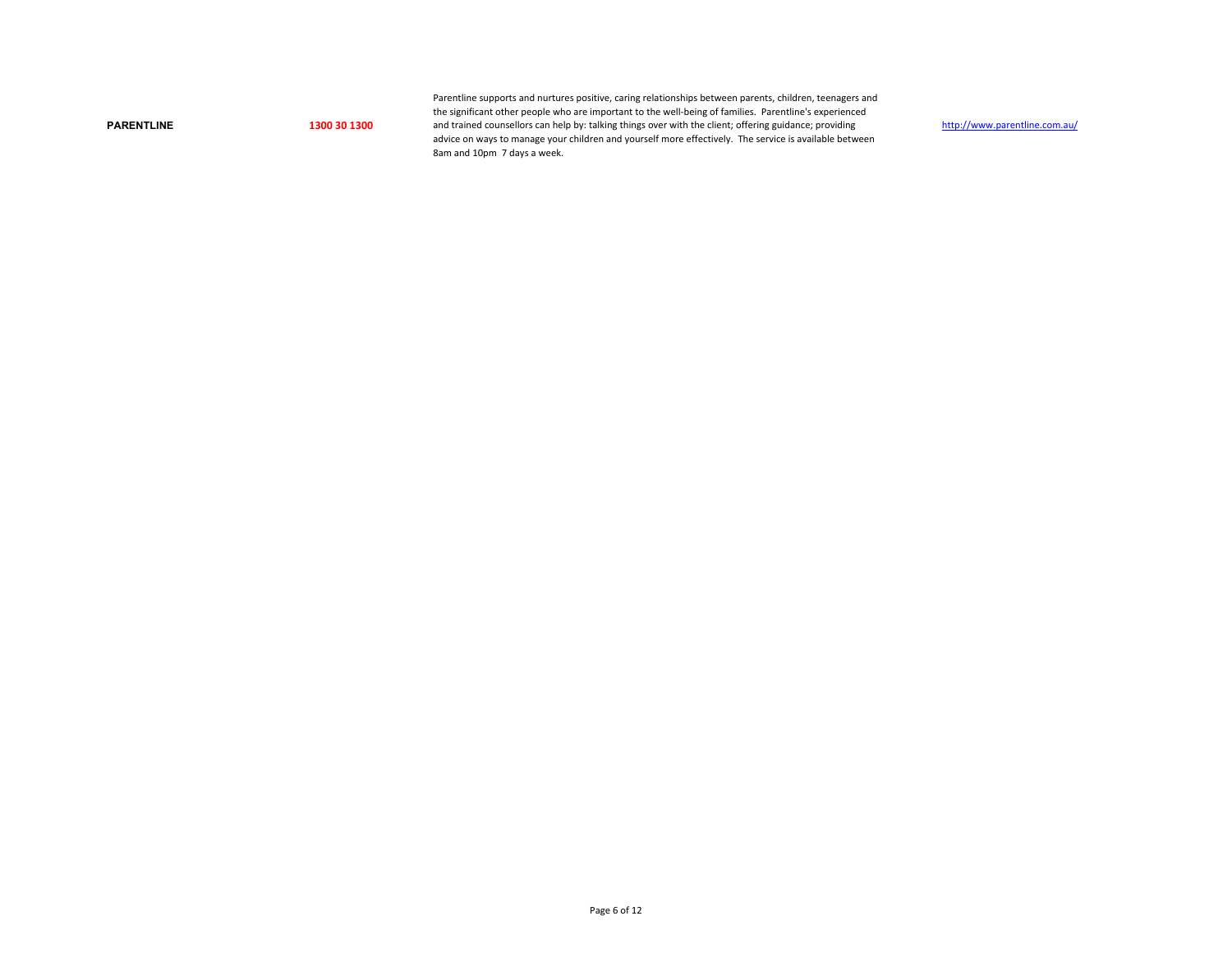| <b>FAMILY RELATIONSHIP ADVICE LINE</b>      | 1800 050 321                  | The Family Relationship Advice Line is a national telephone service established to assist families affected<br>by relationship or separation issues. The Advice Line provides information on family relationship issues<br>and advice on parenting arrangements after separation. It can also refer callers to local services that can http://www.familyrelationships.gov.au/Services/FRAL/Pages<br>provide assistance. The Advice Line is for anyone who is affected by family relationship or separation<br>issues and difficulties. This includes parents, grandparents, children, young people, step-parents or<br>friends.                                                                                                                                                                                     | /default.aspx                                                                                                                   |
|---------------------------------------------|-------------------------------|---------------------------------------------------------------------------------------------------------------------------------------------------------------------------------------------------------------------------------------------------------------------------------------------------------------------------------------------------------------------------------------------------------------------------------------------------------------------------------------------------------------------------------------------------------------------------------------------------------------------------------------------------------------------------------------------------------------------------------------------------------------------------------------------------------------------|---------------------------------------------------------------------------------------------------------------------------------|
| <b>DOMESTIC VIOLENCE DVConnect MEN</b>      | 1800 811 811                  | Mensline is a free, confidential telephone counselling referral and support service for men. It is<br>Queensland wide and operates between 9am and 12 midnight, 7 days a week. The telephone line acts as<br>a strategic point of referral for QLD men around issues of domestic and family violence; relationship<br>problems and separation issues; men's health; child support, family law matters; suicide and other<br>significant issues for men. It also provides a court support service at four Magistrates Courts across Qld<br>for men involved in domestic and family violence procedures.                                                                                                                                                                                                              | http://www.dvconnect.org/?page_id=7                                                                                             |
| <b>DOMESTIC VIOLENCE DVConnect WOMEN</b>    | 1800 811 811                  | A free telephone line for women, children & young people where domestic and family violence is being<br>experienced. The telephone line is available 24 hours, 7 days a week.                                                                                                                                                                                                                                                                                                                                                                                                                                                                                                                                                                                                                                       | http://www.dvconnect.org/dvline/default.asp                                                                                     |
| <b>PREGNANCY SUPPORT HELPLINE</b>           | 1800 882 436                  | A free telephone helpline and online service for pregnant women and new parents who have a baby up<br>to 12 months of age. Callers experiencing perinatal depression or grief following miscarriage or stillbirth<br>or the loss of a baby in the first twelve months may be referred to targeted telephone-based peer<br>support services, including SIDS and Kids, Post and Antenatal Depression Association (PANDA) and<br>Stillbirth and Neonatal Death Support (SANDS) Australia.                                                                                                                                                                                                                                                                                                                              | http://www.pregnancybirthbaby.org.au/                                                                                           |
| <b>PREGNANCY, BIRTH &amp; BABY HELPLINE</b> | 1800 882 436 - 24/7 free call | Pregnancy, Birth and Baby (PBB) provides information and advice on topics such as maternal nutrition,<br>breast feeding, a baby's development and sleeping habits as well as direction to maternity related<br>services including specialist and support services. Free, confidential, professional information and<br>counselling for women, their partners and families relating to issues of conception, pregnancy, birthing<br>and postnatal care. Women and their families who are facing other challenges, such as emotional<br>distress, perinatal issues, and questions about pregnancy options, can also call the PBB helpline to be<br>transferred to qualified counsellors. Counsellors are available from 7am to 12pm midnight daily, free of<br>charge, to offer non-judgmental, confidential support. | http://www.pregnancybirthbaby.org.au/                                                                                           |
| CRISIS CARE (DEPT OF CHILD SAFETY)          | 1800 177 135                  | Child safety abuse - reporting options - 24/7 call centre - and after hours service. Business Hours contact http://www.communities.qld.gov.au/childsafety/protecting-<br>number contact Brisbane Intake Service on 1300 682 254.                                                                                                                                                                                                                                                                                                                                                                                                                                                                                                                                                                                    | children/reporting-child-abuse                                                                                                  |
| <b>CHILD PROTECTION INFORMATION</b>         | 1800 811 810                  | Queensland Child Safety Services Enquiry Unit                                                                                                                                                                                                                                                                                                                                                                                                                                                                                                                                                                                                                                                                                                                                                                       | http://www.communities.gld.gov.au/childsafety/about-<br>us/contact-us/child-safety-service-centres/regional-intake-<br>services |
| <b>CHILD PROTECTION INFORMATION</b>         | 1300 682 254                  | Brisbane Child safety Intake Service - Business Hours                                                                                                                                                                                                                                                                                                                                                                                                                                                                                                                                                                                                                                                                                                                                                               | http://www.communities.gld.gov.au/childsafety/about-<br>us/contact-us/child-safety-service-centres/regional-intake-<br>services |
| <b>IMMIGRANT WOMEN'S SUPPORT SERVICE</b>    | 07 3846 3490                  | This is a community based organisation which works with women and children of non-English speaking<br>background who are or have been in violent domestic situations and or experienced rape and or sexual<br>assault.                                                                                                                                                                                                                                                                                                                                                                                                                                                                                                                                                                                              | www.iwss.org.au                                                                                                                 |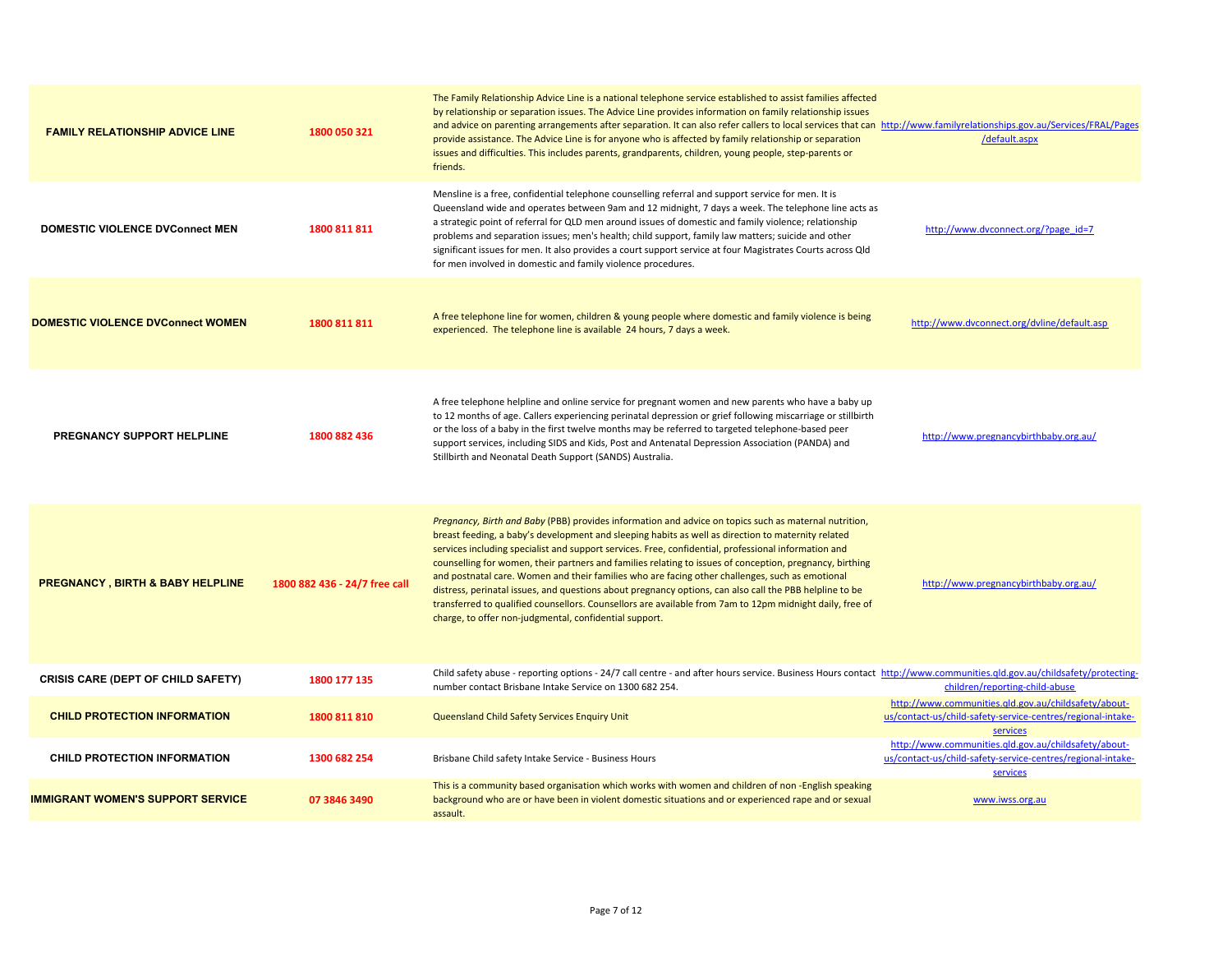| <b>ELDER ABUSE UNIT</b>        | 1300 651 192 | The Elder Abuse Helpline promotes the right of older people to live free from abuse. It was established in<br>1997 to provide a state-wide service to respond to the abuse of older people in Queensland. It operates<br>under UnitingCare Community and is funded by the Department of Communities. | http://www.eapu.com.au/               |
|--------------------------------|--------------|------------------------------------------------------------------------------------------------------------------------------------------------------------------------------------------------------------------------------------------------------------------------------------------------------|---------------------------------------|
| <b>SEXUAL ASSAULT HELPLINE</b> | 1800 811 811 | The State-wide Sexual Assault Line is here to offer telephone support and counselling to anyone -<br>women, men and young people – who has been sexually assaulted or abused and for anyone who is<br>concerned or suspects someone they care about might have been assaulted or abused.             | http://www.dvconnect.org/?page_id=342 |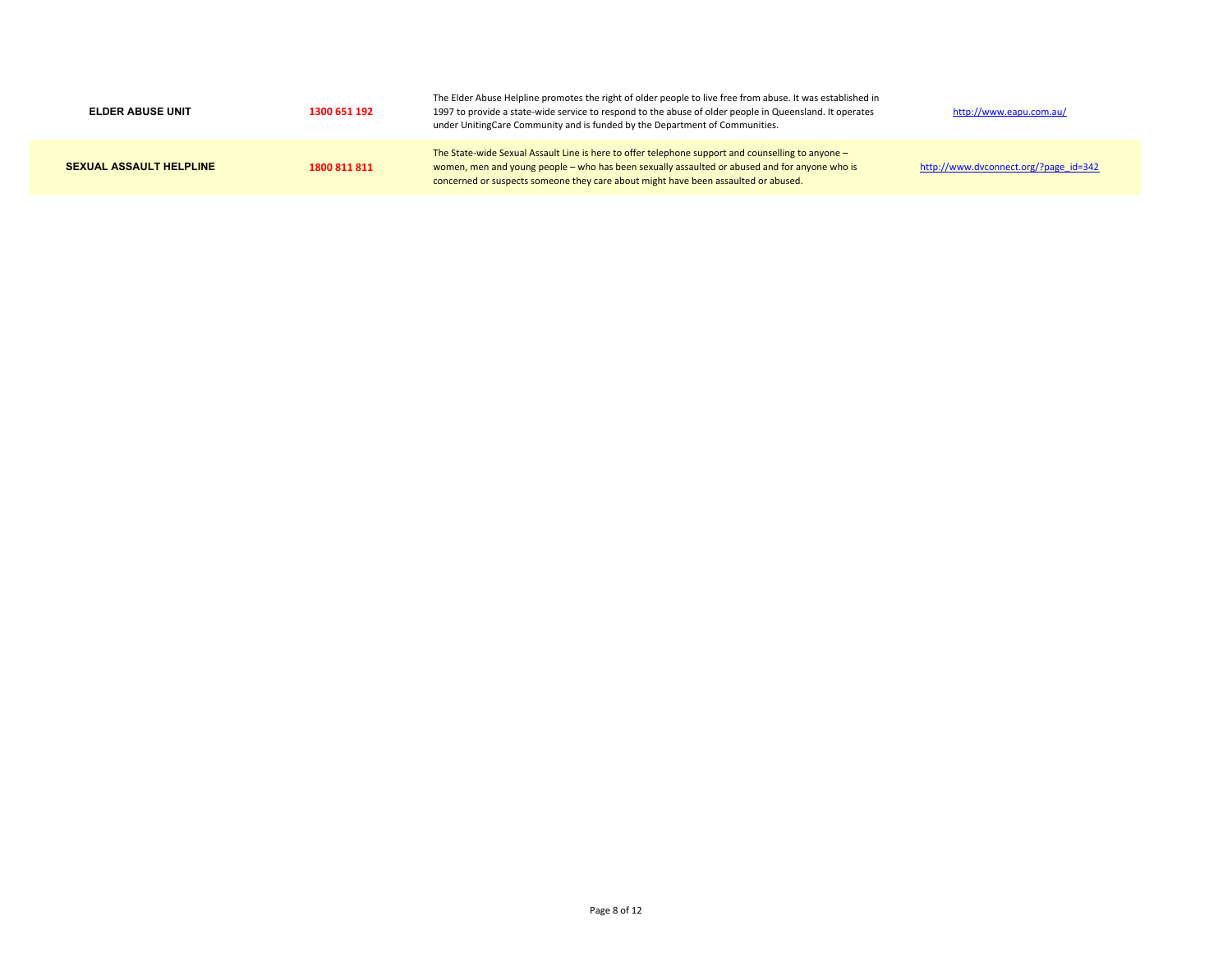| <b>WEATHER</b>                                                                      |                                                                                         |                                                                                                                                                                                                                                                                                                                                                                                                                                                  |                                                                                                |
|-------------------------------------------------------------------------------------|-----------------------------------------------------------------------------------------|--------------------------------------------------------------------------------------------------------------------------------------------------------------------------------------------------------------------------------------------------------------------------------------------------------------------------------------------------------------------------------------------------------------------------------------------------|------------------------------------------------------------------------------------------------|
| <b>WEATHER &amp; WARNINGS</b>                                                       |                                                                                         | Bureau of Meteorology - provides a map of the weather conditions and you can also visit the Bureau's<br>Telephone Weather services Directory for Queensland http://www.bom.gov.au/qld/?ref=hdr                                                                                                                                                                                                                                                   | http://www.bom.gov.au/gld/?ref=hdr                                                             |
|                                                                                     | 07 3239 8700                                                                            | Bureau of meteorology Office number in Brisbane. This office number can assist with current forecasts<br>and emergency information                                                                                                                                                                                                                                                                                                               |                                                                                                |
| <b>Emergencies during storms and flooding</b>                                       | <b>ABC radio and television stations</b><br>during emergencies                          | Also tune into your local radio station for warnings and advice. Details of your local ABC radio frequency<br>and local web-based page can be found from www.abc.net.au/local                                                                                                                                                                                                                                                                    | http://www.abc.net.au/local/                                                                   |
| <b>ROAD CONDITIONS &amp; CLOSURES</b>                                               | 13 19 40                                                                                | <b>RACQ Road Conditions website</b>                                                                                                                                                                                                                                                                                                                                                                                                              | http://www.racq.com.au/                                                                        |
| <b>ANIMAL &amp; WILDLIFE SERVICES</b>                                               |                                                                                         |                                                                                                                                                                                                                                                                                                                                                                                                                                                  |                                                                                                |
| <b>ANIMAL EMERGENCIES</b>                                                           | 1300 264 625                                                                            | If you have been witness to animal cruelty, neglect or abandonment, or have seen injured wildlife,<br>please report it.                                                                                                                                                                                                                                                                                                                          |                                                                                                |
| <b>RSPCA</b>                                                                        | 1300 264 625                                                                            |                                                                                                                                                                                                                                                                                                                                                                                                                                                  | www.rspcagld.org.au/                                                                           |
| <b>RSPCA website</b>                                                                | http://ww.rspcagld.org.au/AnimalEmerg                                                   |                                                                                                                                                                                                                                                                                                                                                                                                                                                  |                                                                                                |
| <b>INTERPRETATION &amp; TRANSLATION SERVICES</b>                                    | encies                                                                                  |                                                                                                                                                                                                                                                                                                                                                                                                                                                  |                                                                                                |
|                                                                                     |                                                                                         |                                                                                                                                                                                                                                                                                                                                                                                                                                                  | http://www.brisbane.qld.gov.au/community/community-                                            |
| <b>TRANSLATION AND INTEPRETER</b><br><b>SERVICES</b>                                | 131 450                                                                                 | Brisbane City Council - community support for migrants - Translating and Interpreting Services                                                                                                                                                                                                                                                                                                                                                   | support/migrating-to-brisbane/translating-and-interpreting-<br>service/index.htm               |
| <b>TRANSLATION AND INTEPRETER</b><br><b>SERVICES</b>                                | <b>Assistance to migrants</b>                                                           | Brisbane City Council - support to migrants - language information sheets                                                                                                                                                                                                                                                                                                                                                                        | http://www.brisbane.gld.gov.au/community/community-<br>support/migrating-to-brisbane/index.htm |
| <b>MULTILINK INTERPRETING SERVICE</b>                                               | 07 3808 4463<br><b>Address:</b><br>38 Blackwood Road, Logan Central.<br><b>QLD 4114</b> | MultiLink Interpreting Services (MIS) provides interpreting and translation services to the community.<br>MIS is MultiLink's flagship social enterprise initiative, providing up to 200 accredited interpreters,<br>translators and language support workers in 80 world languages. As we are a Community Service, any<br>money that is made through MIS is fed back through the organisation to assist in funding some of our<br>other programs | http://www.multilink.org.au/services/interpreting/                                             |
| <b>SETTLEMENT SERVICES</b>                                                          |                                                                                         |                                                                                                                                                                                                                                                                                                                                                                                                                                                  |                                                                                                |
| <b>ACCESS COMMUNITY SERVICES</b>                                                    | 07 3412 8222                                                                            | ACCESS Community Services fosters community development, settlement and employment initiatives<br>and providing support programs to address the needs of disadvantaged community groups including<br>migrants, refugees, humanitarian entrants and temporary protection visa holders. Located in Logan<br>Central. Offers translation and interpreting services employment assistance and settlement case<br>management.                         | http://www.accesscommunity.com.au/                                                             |
| <b>St Vincent de Paul Society</b>                                                   | 07 3010 1000                                                                            | St Vincent de Paul Society assists refugess and migrants settle in Australia.                                                                                                                                                                                                                                                                                                                                                                    | www.vinnies.org.au                                                                             |
| <b>HOUSING</b>                                                                      |                                                                                         |                                                                                                                                                                                                                                                                                                                                                                                                                                                  |                                                                                                |
| <b>QUEENSLAND EMERGENCY HOUSING</b><br><b>SUPPORT</b>                               | General Enquiries - 07 3036 4444                                                        | Brisbane Homelessness Service Centre - Drop In, Information, Assessment and Referral Centre - 62 Peel<br>Street. South Brisbane                                                                                                                                                                                                                                                                                                                  | http://www.bhsc.net.au/                                                                        |
|                                                                                     | General Enquiries - 07 3252 3750                                                        | Brisbane Youth Service - supports under 25 year old youth - Drop In, Information, Assessment and<br>Referral Centre - 42 McLachlan Street, Fortitude Valley 4006.                                                                                                                                                                                                                                                                                | http://www.brisyouth.org/                                                                      |
| <b>Emergency housing services through</b><br><b>Residential Tenancies Authority</b> | 1300 366 311                                                                            | There are other specialised services that may be of assistance to people in need of immediate or<br>emergency accommodation or support. Contact the Residential Tenancies Authority on 1300 366 311 for<br>assistance.                                                                                                                                                                                                                           | http://www.rta.gld.gov.au                                                                      |
| <b>RESIDENTIAL TENANCIES AUTHORITY</b>                                              | (TIS) - 131 450                                                                         | 1300 366 311 - Interpreter Services - This is the state government statutory body that administers the Residential Tenancies and Rooming<br>Translating and Interpreting Service Accommodation Act 2008 (2008) and assists tenants, agents, residents and providers of services relating<br>to housing matters.                                                                                                                                  | http://www.rta.gld.gov.au/Contact-Us                                                           |
|                                                                                     |                                                                                         | SUPPORT SERVICES FOR TRAUMA & TORTURE                                                                                                                                                                                                                                                                                                                                                                                                            |                                                                                                |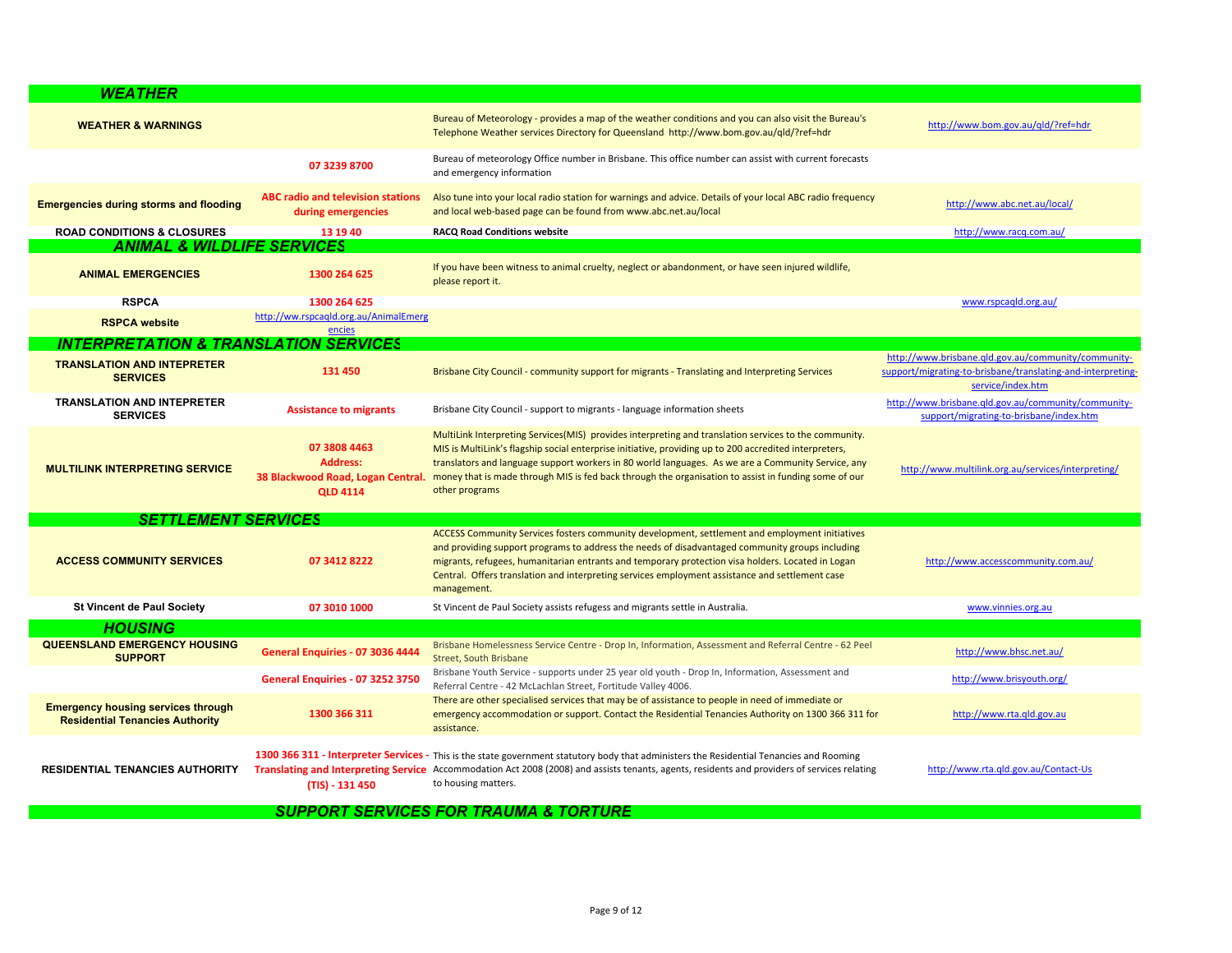| <b>WAVSS - Working Against Violence Support</b><br>Service Inc.                           | (07) 3808 5566                         | WAVSS offers women and children free information, support and counselling about domestic and family<br>violence. Our vision at WAVSS is to work towards the eradication of all forms of violence against women<br>through the provision of services and continuing our community awareness campaigns and events.                                                                                                                                                                                                                                                                                                                                    | http://wavss.org/useful contacts    |
|-------------------------------------------------------------------------------------------|----------------------------------------|-----------------------------------------------------------------------------------------------------------------------------------------------------------------------------------------------------------------------------------------------------------------------------------------------------------------------------------------------------------------------------------------------------------------------------------------------------------------------------------------------------------------------------------------------------------------------------------------------------------------------------------------------------|-------------------------------------|
| <b>QPASTT (Queensland Program of</b><br>Assistance to Survivors of Torture and<br>Trauma) | 07 3391 6677 or<br>admin@qpastt.org.au | Queensland Program of Assitance to Survivors of Torture and Trauma (QPASST) provides a range of<br>services to peope from refugee backgrounds, including asylum seekers, who have survived torture or<br>war related trauma. QPASST provides direct services to adults, young people, children and families in the<br>form of counselling, advocacy, group work, psycho-education, information sessions, recreational<br>programs and natural therapies. Direct services to clients are coupled with referral, training and<br>education roles aimed at developing and strengthening the resources of various communities and<br>service providers. | http://www.qpastt.org.au/index.html |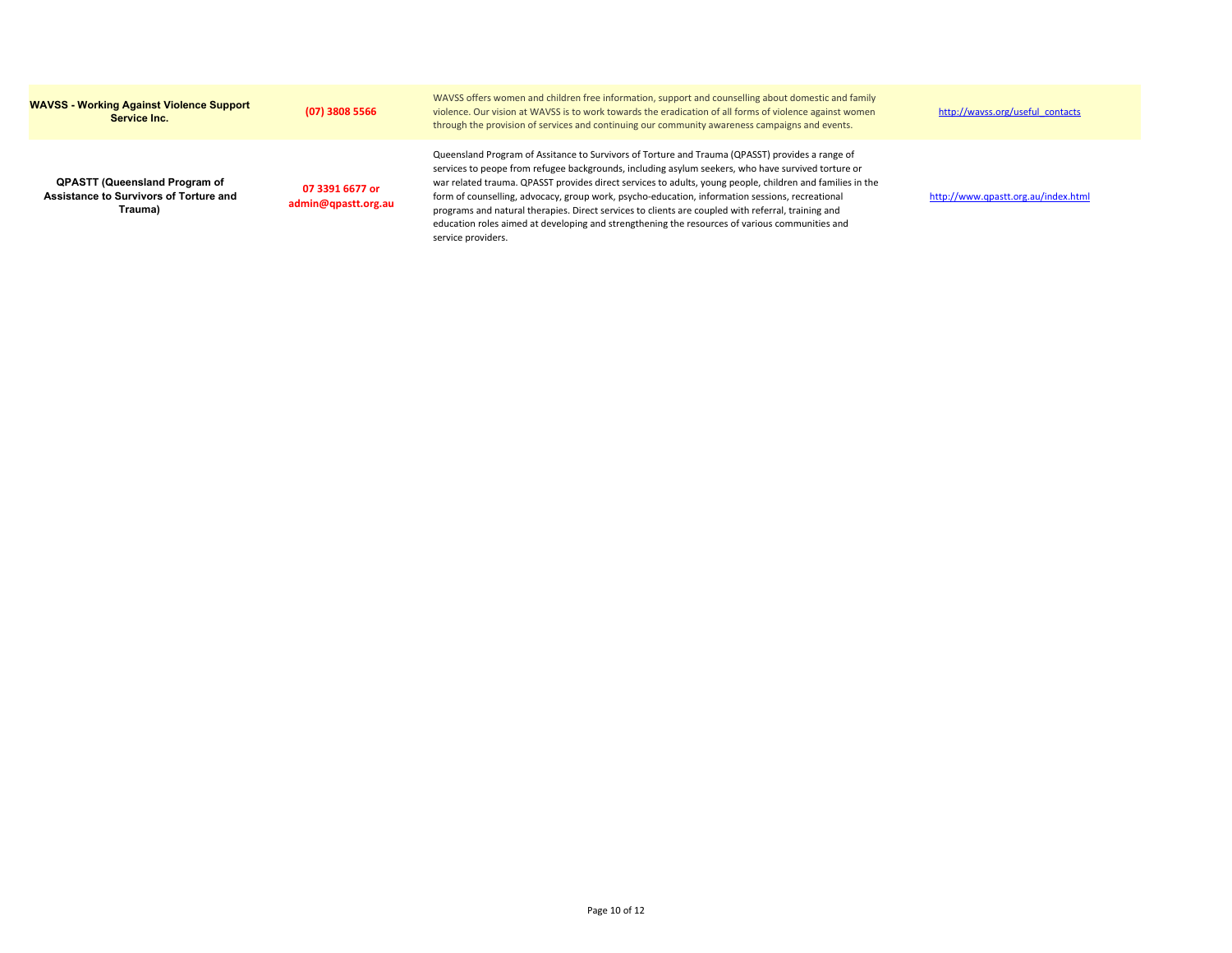| <i>SAFETY RESOURCES</i>                          |                                                                                                                                            |                                                                                                                                                                                                                                                                                                                                                                                |                                                                                                                        |
|--------------------------------------------------|--------------------------------------------------------------------------------------------------------------------------------------------|--------------------------------------------------------------------------------------------------------------------------------------------------------------------------------------------------------------------------------------------------------------------------------------------------------------------------------------------------------------------------------|------------------------------------------------------------------------------------------------------------------------|
| <b>Learn to Swim programs</b>                    |                                                                                                                                            | Contact your local swimming pool List of swimming pools can be found through the Brisbane City Council website.                                                                                                                                                                                                                                                                | http://www.brisbane.qld.gov.au/facilities-recreation/sports-<br>and-leisure/swimming-pools-in-brisbane/                |
| <b>AUSTSWIM</b>                                  | 07 3245 3595 or<br>gld@austswim.com.au                                                                                                     | Queensland Business Centre and office number to find a locatiaon for swimming instruction                                                                                                                                                                                                                                                                                      | www.austswim.com.au                                                                                                    |
| <b>Australian Surf Lifesaving</b>                | (07) 3846 8000                                                                                                                             | Australian Surf Life Saving Club provides a range of water safety information to care in relation to water<br>activities.                                                                                                                                                                                                                                                      | http://sls.com.au/                                                                                                     |
| Flag signs and symbols                           |                                                                                                                                            | The most important flags on the beach are the red and yellow flags. These show the supervised area of<br>the beach and that a lifesaving service is operating. If there are no red and yellow flags, you should not<br>go swimming.                                                                                                                                            | http://sls.com.au/beach-info/beach-safety                                                                              |
| Home Safety resources and information            | Kidsafe NSW - c/- Children's<br><b>Hospital Westmead, Locked Bag</b><br>4001, Westmead NSW 2145. T: 02<br>9845 0890; E: kidsafe@chw.edu.au | Kidsafe NSW promotes child injury prevention and education in an effort to preserve and protect the<br>lives of our children                                                                                                                                                                                                                                                   | http://www.kidsafensw.org/                                                                                             |
| <b>Playground safety</b>                         |                                                                                                                                            | Kidsafe includes information and resources across a range of safety areas. Excellent website for a range<br>resources and infromation for teaching refugees                                                                                                                                                                                                                    |                                                                                                                        |
| <b>Water safety</b>                              |                                                                                                                                            | The Children's Hospital at Westmead have child safety and health information colouring in sheets<br>suitable for children                                                                                                                                                                                                                                                      |                                                                                                                        |
| Road safety                                      |                                                                                                                                            | Roads and vehicles are an everyday part of life for all of us. Either as a driver, a passenger, or as a<br>pedestrian, we all must negotiate the road traffic environment on a daily basis.<br>Children are especially vulnerable around vehicles and roads due to their size and capabilities.<br>Be aware of the opportunities to teach children to become safer road-users. |                                                                                                                        |
| <b>Fire and Rescue NSW</b>                       | Address: Level 10, 227 Elizabeth<br>Street, Sydney NSW 2000. T: 02<br>9265 2999                                                            | General information from home fire safety and bushfire safety to specialised information such as<br>medical oxygen checklists and children and fire fascination, the Fire & Rescue NSW has created a range<br>of factsheets to help you stay fire safe all year round.<br>Factsheets<br><b>Translated Fact Sheets</b><br><b>Multimedia Safety Resources</b>                    | http://www.fire.nsw.gov.au/page.php?id=70                                                                              |
| <b>Cyber safety</b>                              | This site helps Australians stay<br>smart online. Resources available<br>for youngpeople and adults,<br>community and schools.             | Australian Government website for children, parents, schools and community on matters related to<br>being cyber smart.                                                                                                                                                                                                                                                         | http://cybersmart.gov.au/                                                                                              |
| <b>FIRST AID</b>                                 |                                                                                                                                            |                                                                                                                                                                                                                                                                                                                                                                                |                                                                                                                        |
| <b>First Aid courses</b>                         |                                                                                                                                            | A variety of organisations offer first aid training                                                                                                                                                                                                                                                                                                                            |                                                                                                                        |
| <b>Australian Red Cross Courses</b>              | 07 3367 7222                                                                                                                               | Contact Australian Red Cross directly                                                                                                                                                                                                                                                                                                                                          | http://www.redcross.org.au/first-aid.aspx                                                                              |
| <b>St Johns Ambulance Courses</b>                | 1300 360 455                                                                                                                               | Contact St John Ambulance directly                                                                                                                                                                                                                                                                                                                                             | http://www.stjohngld.com.au/                                                                                           |
| <b>JUSTICES OF THE PEACE</b>                     |                                                                                                                                            |                                                                                                                                                                                                                                                                                                                                                                                |                                                                                                                        |
| Queensland Justices of the Peace                 | 1300 301 147                                                                                                                               | Contact details for Justices of Peace can be found through Department of Justice and Attorney-General<br>(DJAG) or by using the email address jp@justice.qld.gov.au                                                                                                                                                                                                            | http://www.justice.gld.gov.au/justice-services/justices-of-<br>the-peace/                                              |
| <b>Other locations for Justices of the Peace</b> | http://www.justice.qld.gov.au/justi<br>ce-services/justices-of-the-<br>peace/jps-search/jps-in-the-<br>community-brisbane-city             | Justices of Peace are also available through the Queensland Libraries - and Brisbane City Council                                                                                                                                                                                                                                                                              | http://www.justice.gld.gov.au/justice-services/justices-of-<br>the-peace/jps-search/jps-in-the-community-brisbane-city |
| <b>GAMBLING</b>                                  |                                                                                                                                            |                                                                                                                                                                                                                                                                                                                                                                                |                                                                                                                        |
| <b>Gambling Help Services</b>                    | Gambling Helpline: 1800 858 858                                                                                                            | Gambling Helpline - a free, confidential telephone help service which operates 24 hours a day, 7 days a<br>week offering information and assistance over the phone, crisis support and referral to the closest<br>Gambling Help Service for face to face counselling.                                                                                                          | http://www.gamblinghelponline.org.au/accessing-<br>support/find-support-in-your-state/queensland/                      |
| <b>Gambling Helpline Queensland</b>              | <b>Sunshine Coast 07 5492 7255</b><br><b>Gold Coast 07 5575 6122</b><br>Ipswich 07 3281 8677<br>Logan 07 4658 1855                         |                                                                                                                                                                                                                                                                                                                                                                                |                                                                                                                        |